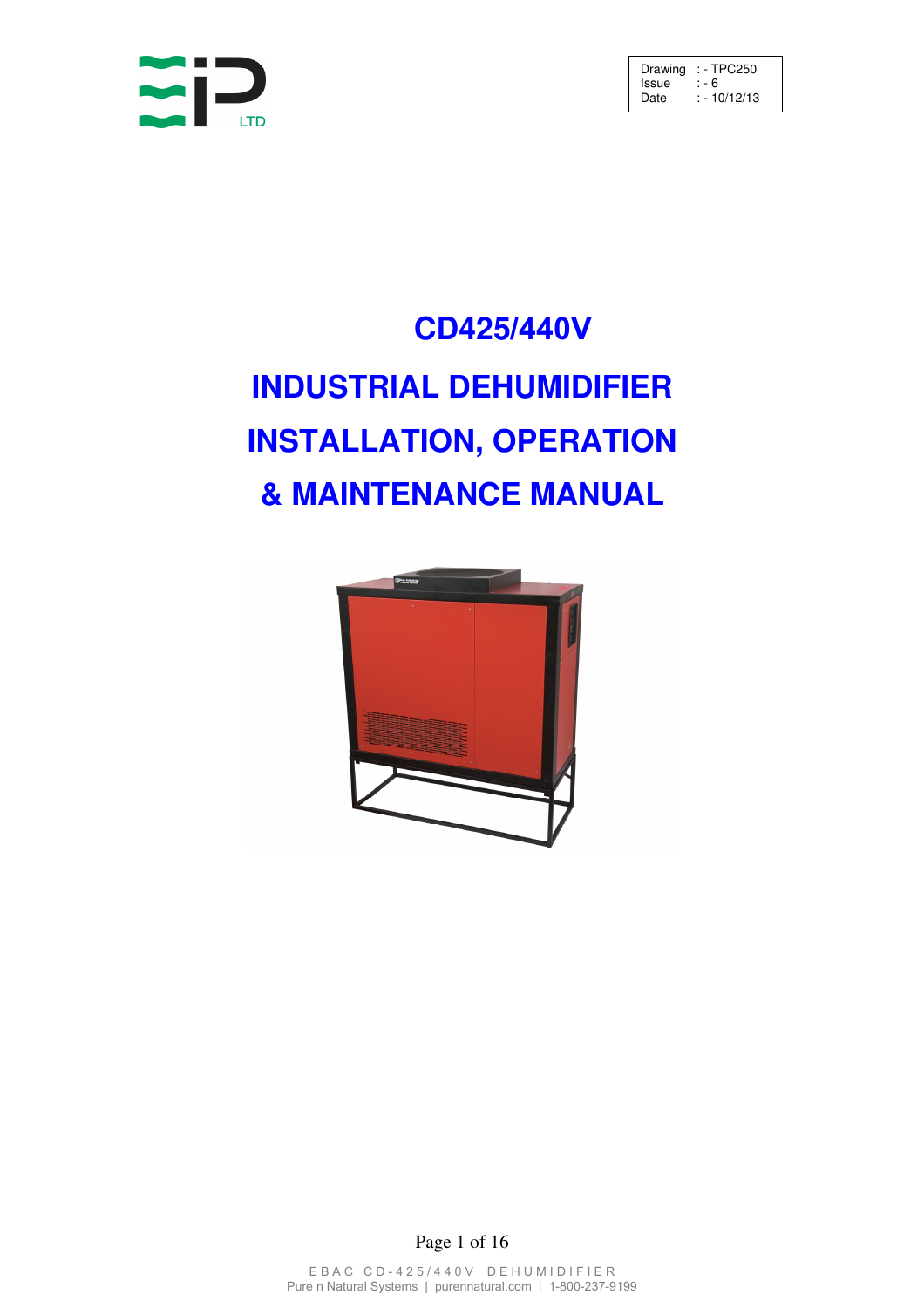

Drawing : - TPC250<br>Issue : - 6 Issue<br>Date  $\frac{1}{2}$  - 10/12/13

## **CD425/440V w/Pump PACKAGE CONTENTS**

| Item          | Description                 | Quantity |
|---------------|-----------------------------|----------|
|               |                             |          |
| 1018125       | Dehumidifier                |          |
|               |                             |          |
| 3086144       | Quick release hose coupling |          |
|               |                             |          |
| 3944110       | PVC Tube $-3/8$ " I/D       |          |
|               |                             |          |
| <b>TPC250</b> | Manual                      |          |

## **CD425/440V No Pump**

## **PACKAGE CONTENTS**

| Item          | Description                  | Quantity |  |
|---------------|------------------------------|----------|--|
| 1018150       | Dehumidifier                 |          |  |
| 3086119       | Jubilee clip                 |          |  |
| 3017315       | Reinforced tubing - 16mm I/D | 2 X 3M   |  |
| <b>TPC250</b> | Manual                       |          |  |

Page 2 of 16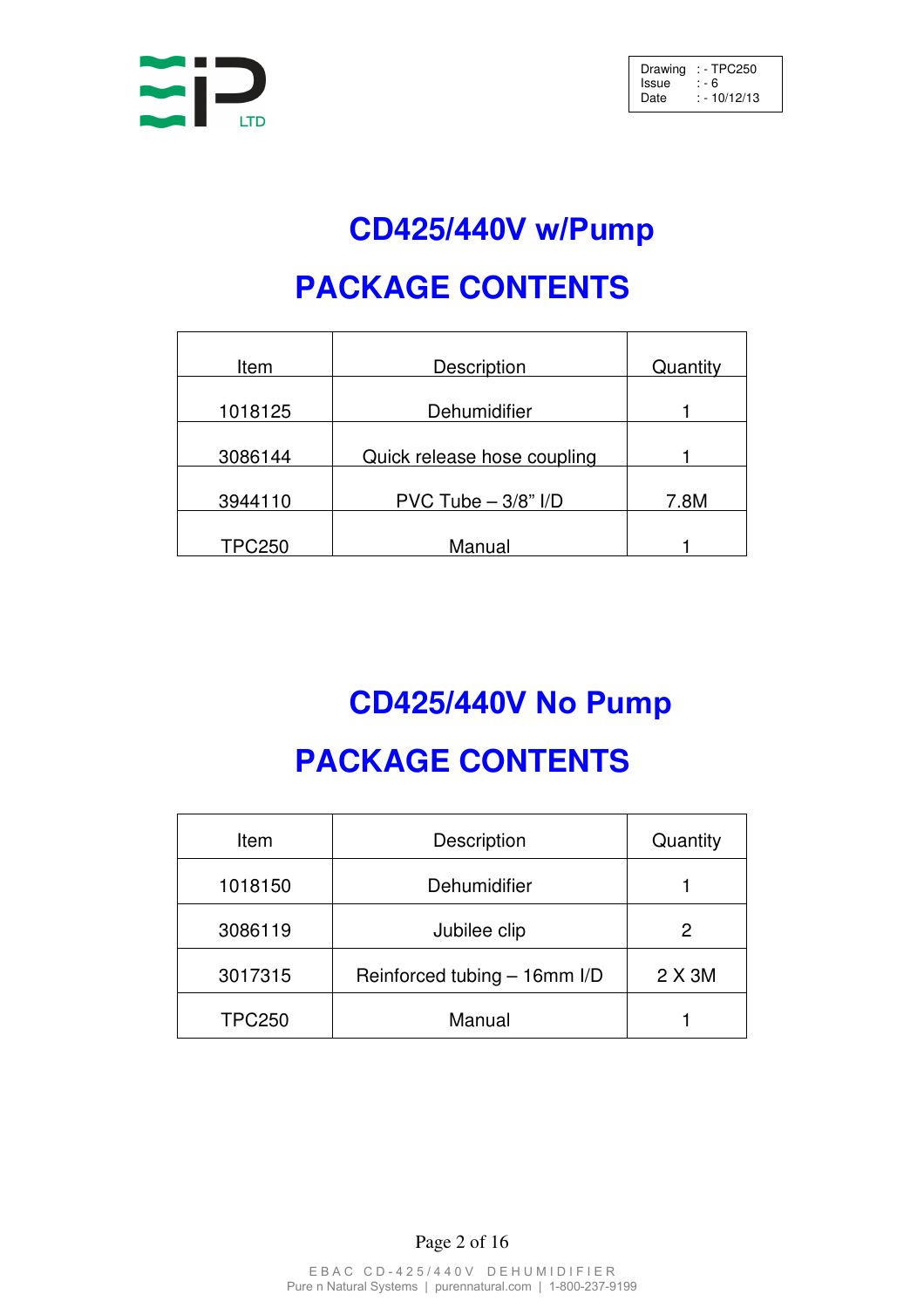## **UNPACKING**

Carefully remove the CD425 dehumidifier unit from its transit box and visually check for signs of transit damage. If there is evidence of damage DO NOT attempt to operate the unit, call your supplier for advice. Do not discard the packing; it will be useful when transporting the dehumidifier unit in the future.

## **INTRODUCTION**

The Ebac CD425 dehumidifier removes moisture from the air that circulates through it. The resulting reduction in relative humidity protects buildings and their contents from the adverse effects of excess humidity.

The CD425 dehumidifier comprises of:

- a) A compressor
- b) Refrigerant evaporator coils
- c) Refrigerant condenser coils
- d) Circulation fan
- e) A drain tray for collecting and disposing of condensed moisture
- f) A cabinet to house the above components

The fan draws the moist air through the cold evaporator coils which cools the air below its dew point. Moisture forms on the evaporator and is collected in the condensate tray which leads away to a permanent drain. The cooled air then passes through the hot condenser, where it is reheated using the same energy removed during the cooling phase and the additional heat generated by the compressor.

The air is, therefore, discharged from the dehumidifier at a slightly higher temperature, but a lower relative humidity, than that which it entered. Continuous circulation of air through the dehumidifier gradually reduces the relative humidity within the area being dehumidified.

Where large amounts of moisture are required to be removed from the area, more than one dehumidifier may be required, please contact your local distributor for advice.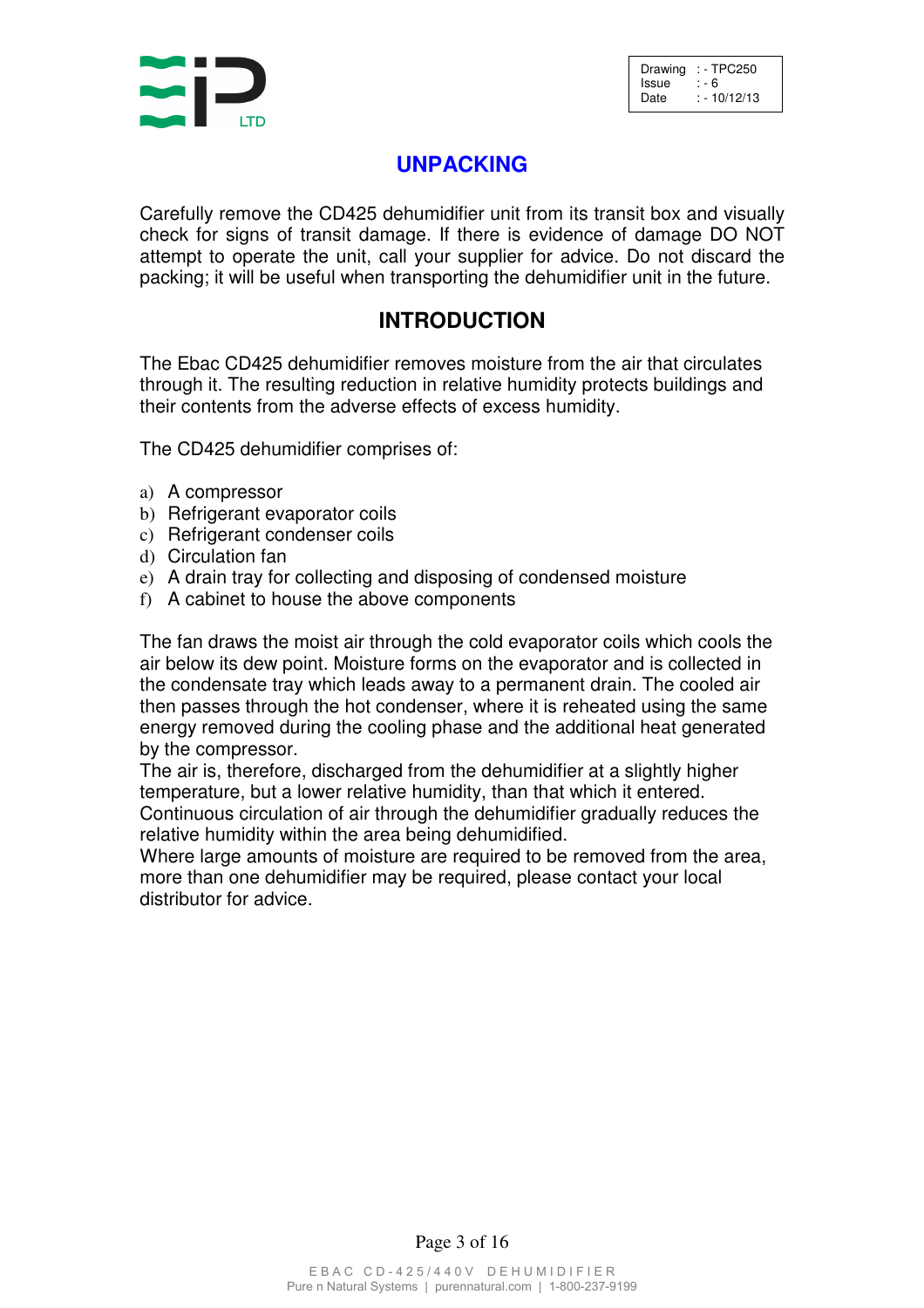

## **SPECIFICATIONS**

| MODEL: CD425                             |                                       |
|------------------------------------------|---------------------------------------|
|                                          | <b>HEIGHT:</b> 1193 mm (47")          |
|                                          | <b>WIDTH:</b> 1092 mm (43")           |
|                                          | <b>DEPTH:</b> 482 mm (19")            |
|                                          | <b>WEIGHT:</b> 160 Kg (353 lbs)       |
|                                          | <b>AIRFLOW:</b> 2975 m3/hr (1750 cfm) |
| <b>MAXIMUM OPERATING</b><br>TEMPERATURE: | 35°C (95°F)                           |
|                                          | POWER SUPPLY: 440V, 3 ph, 60Hz        |

**REFRIGERANT TYPE/QTY:** R407c (2.5Kg)

"This product contains fluorinated greenhouse gases covered by the Kyoto Protocol. The refrigeration system is hermetically sealed.

The Global Warming Potential (GWP) of refrigerants used in products manufactured by Ebac Industrial Products Ltd is as follows

> R134a – 1300 R407c – 1610

For type and weight of refrigerant contained in this unit, please refer to the product data label"

Page 4 of 16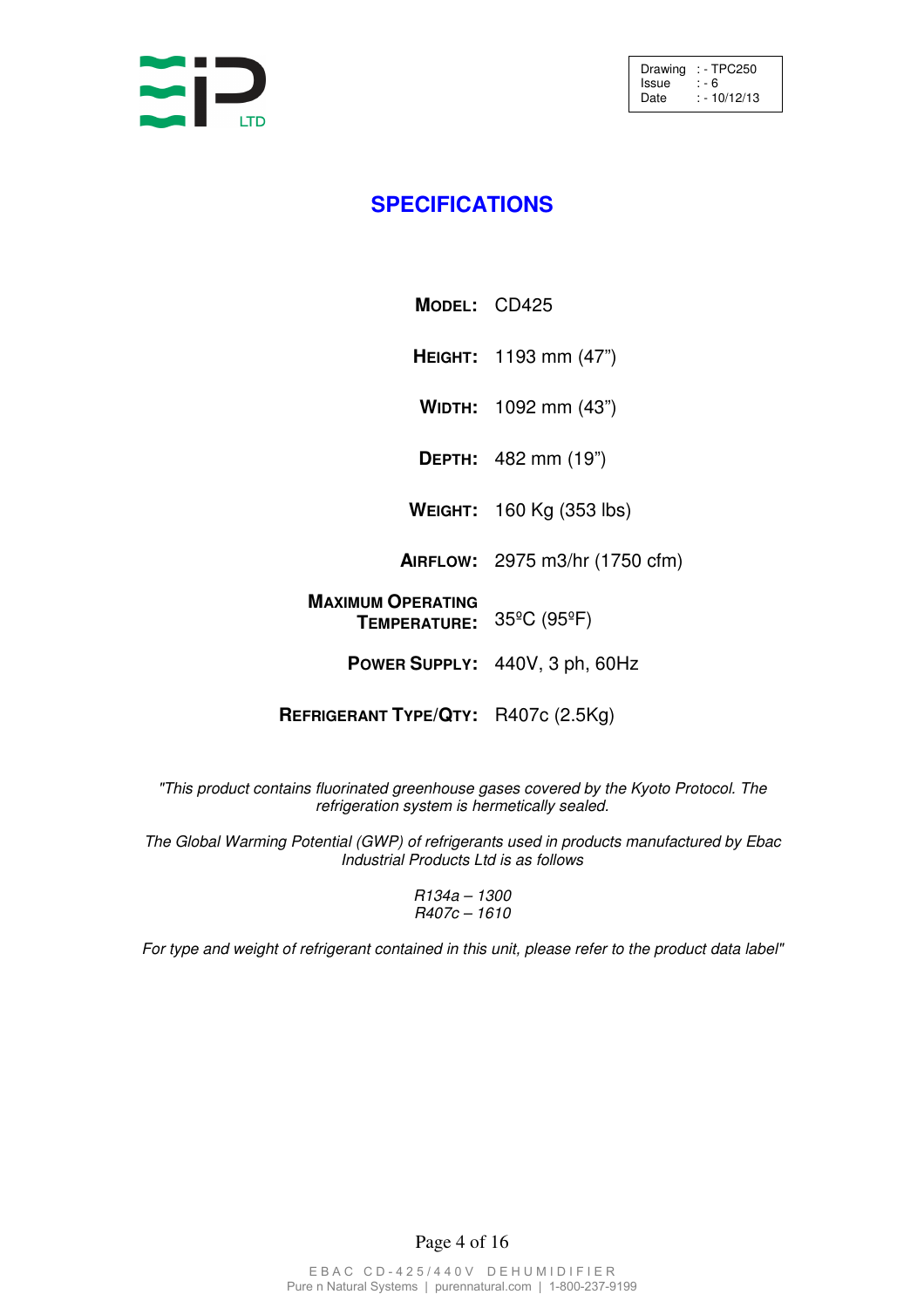## **OPERATION**

The CD425 is a self contained low temperature dehumidifier. All electrical contactors, overloads, etc are housed in an electrical box built inside the unit. The unit is quipped with a defrost valve which energised automatically to clear any ice formation on the evaporator coils. This allows the unit to operate at much lower temperatures, the control panel gives indication of the set humidity, drying and defrost status.

## **TEST FOR CORRECT OPERATION**

The following procedure should be followed to test the unit for correct operation.

- 1) After unpacking connect the unit to a 460V 3ph 60 Hz 3 wire power supply.
- 2) Switch fan ON and check for the correct fan rotation. (Air blows out of the top of the machine).
- 3) Check dehumidification process:
	- a) Remove the front cover
	- b) Check the actual relative humidity inside the area
	- c) Set humidity control to a LOWER value than the actual relative humidity
	- d) After approximately 6 minutes check the compressor is running
	- e) Leave the machine to run for 15 minutes. (NOTE: ensure that the set humidity, see c above, is set very low as the compressor will switch off when the actual RH coincides with the set point)
	- f) Observe the evaporator coils
		- i. If the air temperature is below  $20^{\circ}$ C an even coating of ice should cover the entire evaporator coil
		- ii. If the temperature is above 20ºC droplets of condensed water should cover the entire evaporator coil
	- **4)** If the air temperature is below 20 ºC the unit will go into defrost within 60 minutes. During the defrost cycle the defrost solenoid valve is energised and a warming of the evaporator coil can be felt.

#### **If after carrying out the above checks the unit does not appear to function correctly refer to the repairs section or your supplier.**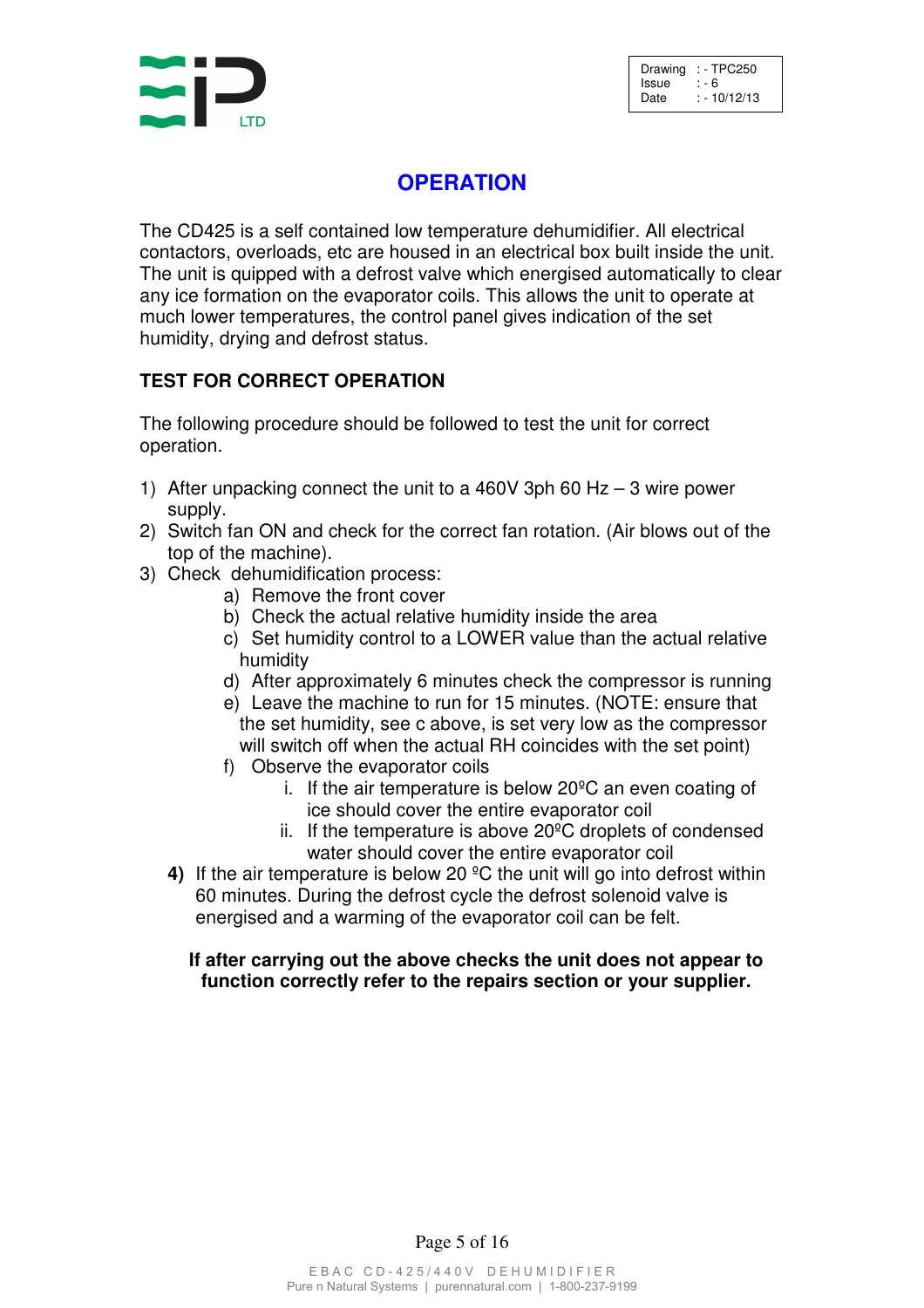

## **SYSTEM INSTALLATION**

#### **POSITIONING:**

Position the CD425 in the area leaving enough room at either end of the unit to allow for easy servicing. Using a spirit level ensure the level in both directions. Failure to do so may result in the drain tray overflowing and flooding of the chamber.

#### **WIRING:**

Connect a suitable 3 phase mains power supply to the MAINS T/B terminal block inside the electric box located at the control panel end of the machine.

#### **DRAINAGE:**

Connect the outlet from the drain tray (located behind the front grille and under the evaporator coils) to a permanent drain.

Please ensure that the drainage does not rise above the level of the CD425's drain tray. Failure to observe this requirement will result in internal flooding of the dehumidifier.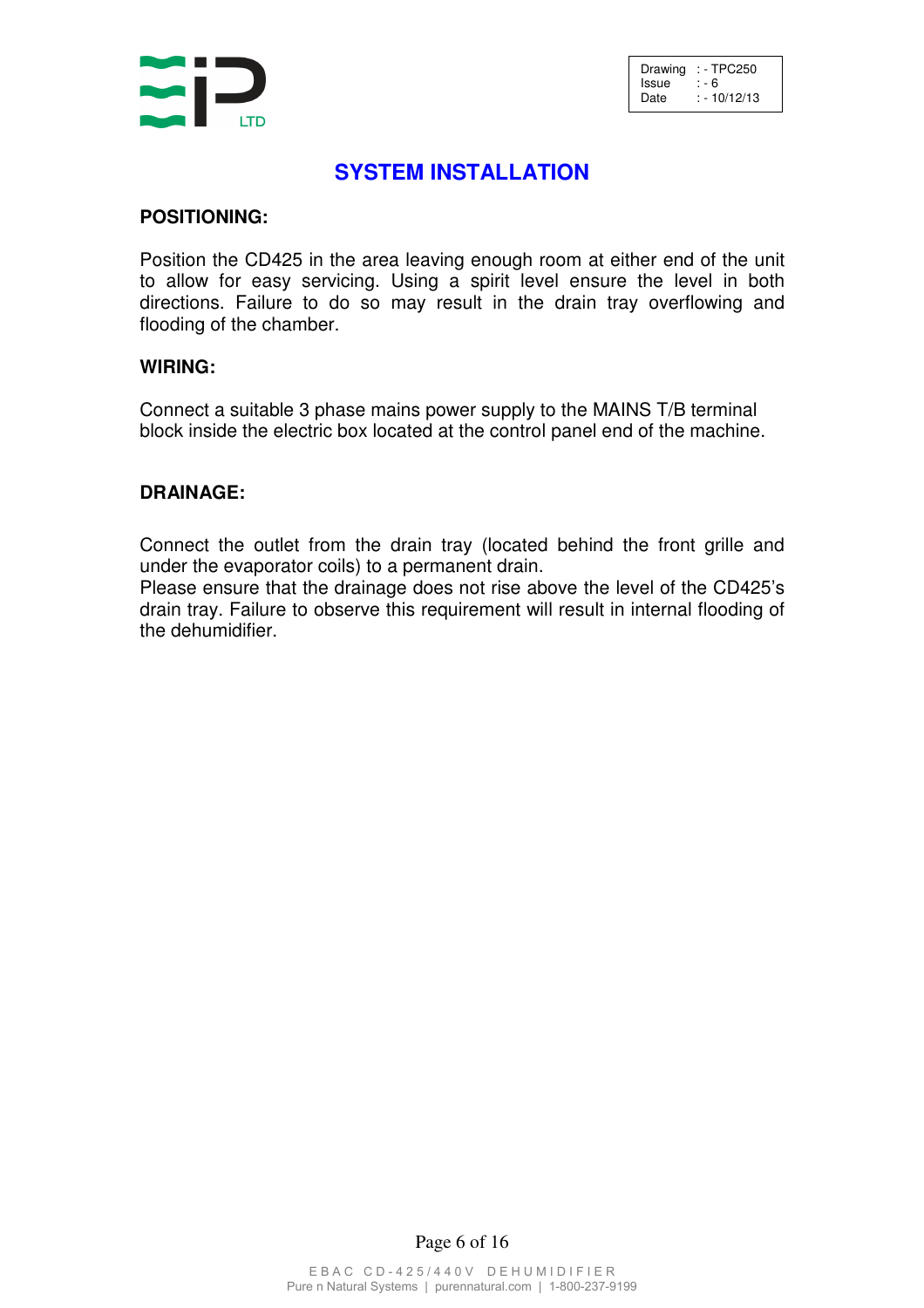

Drawing  $:$  - TPC250<br>Issue  $:$  - 6 Issue Date : - 10/12/13

## **ROUTINE MAINTENANCE**

#### **WARNING:**

#### ENSURE THAT THE POWER CORD TO THE MACHINE HAS BEEN DISCONNECTED BEFORE CARRYING OUT ROUTINE MAINTENACE ON ITEMS 1, 2, 3, 4, AND 5.

To ensure continued full efficiency of the dehumidifier, maintenance procedures should be performed as follows:

1. Clean the surface of the evaporator and condenser coils by blowing the dirt out from behind the fins with compressed air. Hold the nozzle of the air hose away from the coil (approx 6") to avoid damaging the fins. Alternatively, vacuum clean the coils.

#### **WARNING:**

DO NOT STEAM CLEAN REFRIGERATION COILS

- 2. Check that the fan is firmly secured to the motor shaft and that the fan rotates freely. **The fan motor is sealed for life and therefore does not need oiling.**
- 3. To check the refrigerant charge, run the unit for 15 minutes and briefly remove the cover. The evaporator coil should be evenly frost coated across its surface. At temperatures above 25°C, the coil may be covered with droplets of water rather than frost. Partial frosting accompanied by frosting of the thin capillary tubes, indicates loss of refrigerant gas or low charge.
- 4. Check all wiring connections.
- 5. To check the operation of the defrost system, ensure the air temperature is below 20°C, switch the machine on and leave it running for approximately 1 hour. The machine will then enter "Hot Gas" defrost mode for approximately 5 minutes before returning to normal operation. If the unit will not defrost, the printed circuit timer board/sensor may be defective or the by-pass valve may be inoperable.

#### **IF ANY OF THE PRECEDING PROBLEMS OCCUR, CONTACT THE EBAC SERVICE CENTER PRIOR TO CONTINUED OPERATION OF THE UNIT TO PREVENT PERMANENT DAMAGE.**

#### Page 7 of 16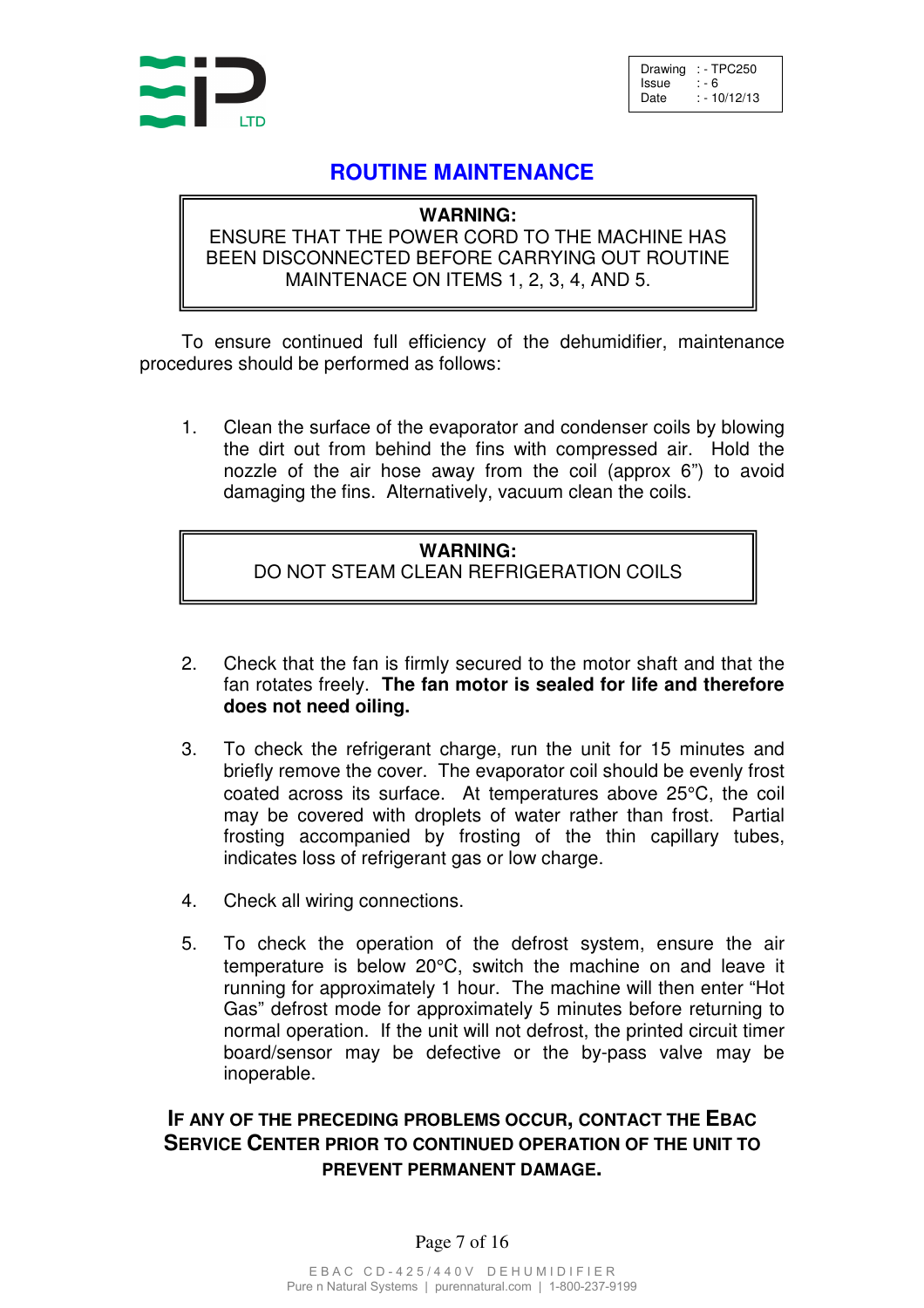

## **REPAIRS**

- 1. Should an electrical component fail, consult the Factory Service Center to obtain the proper replacement part.
- 2. If refrigerant gas is lost from the machine, it will be necessary to use a refrigeration technician to correct the fault. Contact the Factory Service Center prior to initiating this action.

Any competent refrigeration technician will be able to service the equipment. The following procedure must be used:

- a. The source of the leak must be determined and corrected.
- b. The machine should be thoroughly evacuated before recharging.
- c. The unit must be recharged with refrigerant measured accurately by weight.
- d. For evacuation and recharging of the machine, use the crimped and brazed charging stub attached to the side of the refrigerant compressor.

The charging stub should be crimped and rebrazed after servicing. **NEVER** allow permanent service valves to be fitted to any part of the circuit. Service valves may leak causing further loss of refrigerant gas.

3. The refrigerant compressor fitted to the dehumidifier is a durable unit that should give many years of service. Compressor failure can result from the machine losing its refrigerant gas. The compressor can be replaced by a competent refrigeration technician.

Failure of the compressor can be confirmed by the following procedure:

- a. Establish that power is present at the compressor terminals using a voltmeter.
- b. With the power disconnected, check the continuity of the internal winding by using meter across the compressor terminals. An open circuit indicates that the compressor should be replaced.
- c. Check that the compressor is not grounded by establishing that a circuit does not exist between the compressor terminals and the shell of the compressor.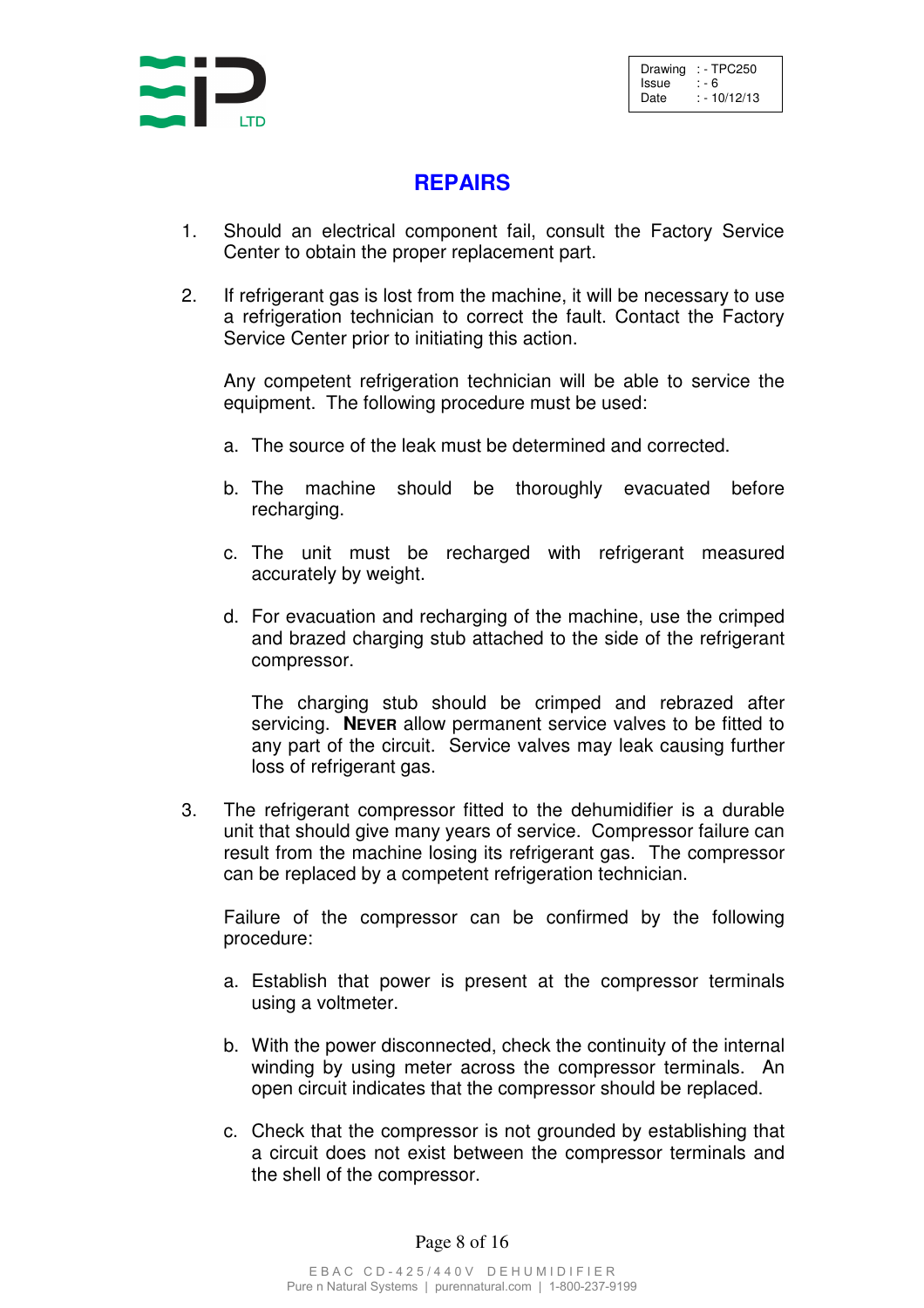

## **TROUBLESHOOTING**

| <b>SYMPTOM</b>                      | <b>CAUSE</b>                                                                                                  | <b>REMEDY</b>                                                                                                                                  |
|-------------------------------------|---------------------------------------------------------------------------------------------------------------|------------------------------------------------------------------------------------------------------------------------------------------------|
| <b>Unit inoperative</b>             | 1. No power to unit                                                                                           | 1. Check the power supply                                                                                                                      |
| Little or no airflow                | 1. Loose fan on shaft<br>2. Fan motor burnt out<br>3. Dirty refrigeration coils<br>4. Loose electrical wiring | 1. Tighten fan<br>2. Replace the fan motor<br>3. See Routine Maintenance<br>Section<br>4. Check the wiring diagram<br>to find fault and repair |
| Little or no water<br>extraction    | 1. Insufficient air movement<br>2. Compressor fault<br>3. Loss of refrigerant gas<br>4. Blocked filter dryer  | 1. Check all of the above<br>2. Contact the Factory<br><b>Service Center</b><br>3. Contact the Factory<br><b>Service Center</b><br>4. Replace  |
| <b>Unit vibrates</b><br>excessively | 1. Loose compressor<br>mounts<br>2. Damaged fan                                                               | 1. Tighten the nuts on the<br>compressor mounts<br>2. Replace with a new fan                                                                   |
| <b>Water flooding</b>               | Drain pipe blocked/frozen<br>2. Drain pipe too high                                                           | 1. Clear the obstruction<br>2. No section of the drainage<br>pipe                                                                              |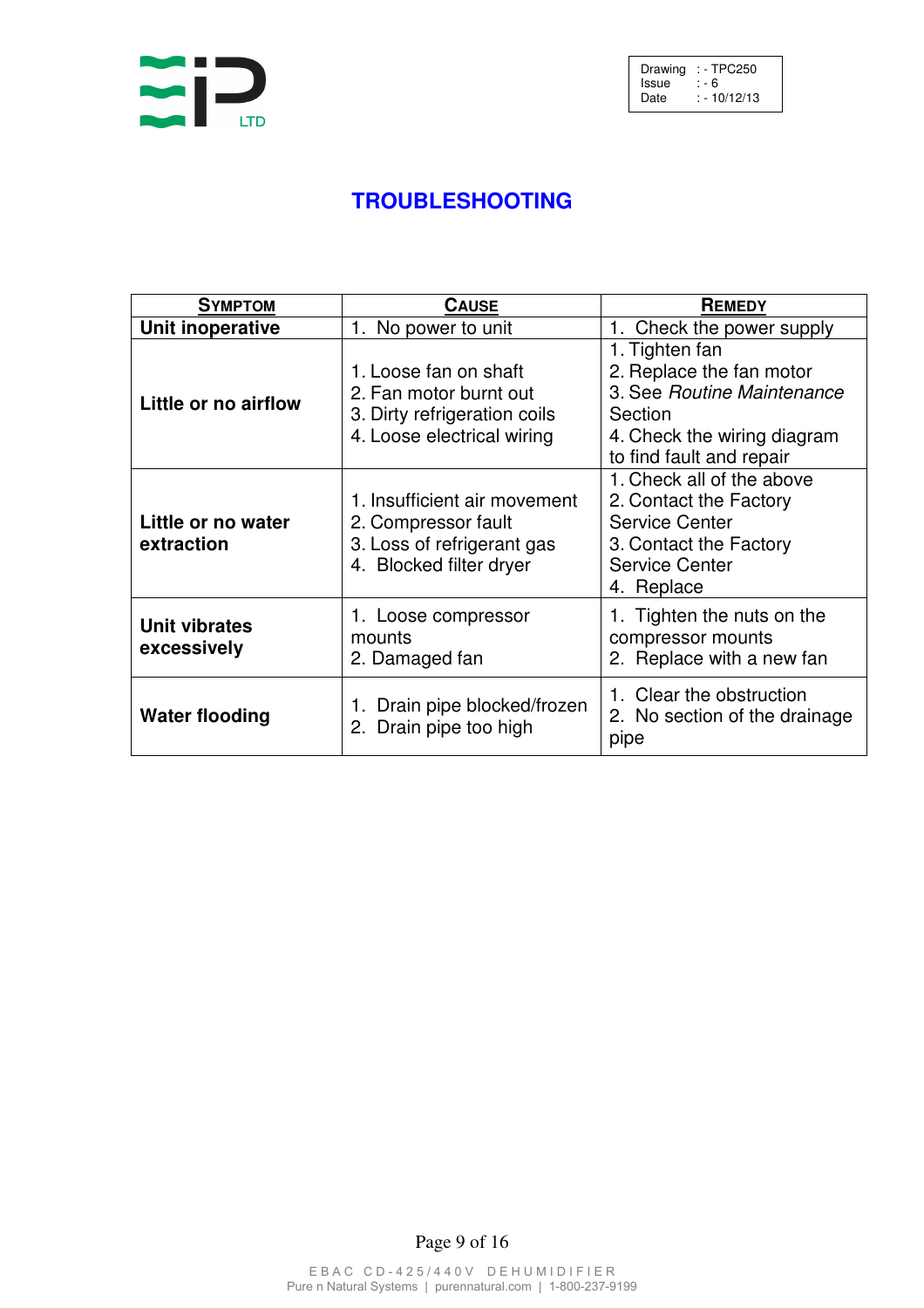

## **CD425 SPARE PARTS LIST**

| <b>DESCRIPTION</b>             | <b>PART</b>   | <b>QUANTITY</b>         |  |
|--------------------------------|---------------|-------------------------|--|
|                                | <b>NUMBER</b> |                         |  |
| <b>Compressor</b>              | 3022144       | 1                       |  |
| <b>Condenser Coil</b>          | 3020725       | $\overline{\mathbf{1}}$ |  |
| <b>Evaporator Coil</b>         | 3020733       | 3                       |  |
| <b>Defrost Valve</b>           | 3020803       |                         |  |
| <b>Reversible Filter Dryer</b> | 3020930       | 1                       |  |
| <b>Capillary Tube</b>          | 3014251       | 12X1400mmX0.0           |  |
|                                |               | 47                      |  |
| <b>R407c Freon Refrigerant</b> | 3100453       | 2.5kg                   |  |
| <b>Drain Tube</b>              | 2014315       | 3 meters                |  |
| 3/8" Copper Tube               | 3014203       | 2 meters                |  |
| 1/2" Copper Tube               | 3014204       | 2 meters                |  |
| 5/8" Copper Tube               | 3014205       | 2 meters                |  |
| <b>Cork Tape</b>               | 3100223       | $1/2$ Roll              |  |
| <b>Fan Motor</b>               | 3030140       | 1                       |  |
| <b>Axial Fan</b>               | 3010119       |                         |  |
| <b>Solenoid Coil</b>           | 3030402       | 1                       |  |
| <b>Humidistat</b>              | 1132200       | 1                       |  |
| Momentary Switch               | 3030634       | $\overline{\mathbf{1}}$ |  |
| <b>Indicator Lamp Holder</b>   | 3034513       | $\overline{2}$          |  |
| 12V 100ma Lamp                 | 3034522       | $\overline{\mathbf{4}}$ |  |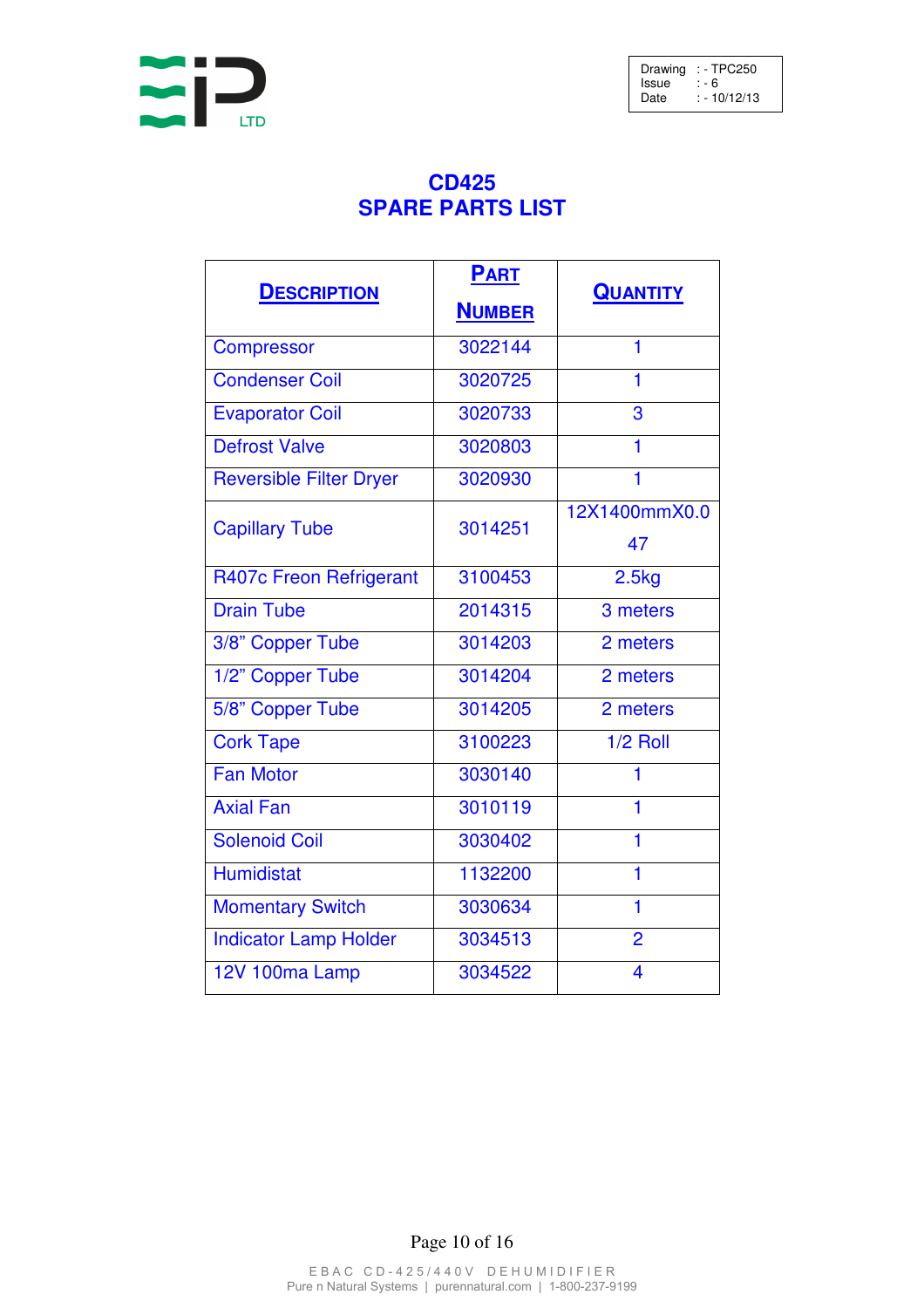

| <b>Humidistat Control</b><br><b>Knob</b> | 2017707 |   |
|------------------------------------------|---------|---|
| Contactor 037H0021                       | 3030355 |   |
| Contactor 037H0041                       | 3030362 |   |
| <b>Relay</b>                             | 3030270 |   |
| Overload                                 | 3032646 |   |
| <b>Transformer</b>                       | 3031129 |   |
| <b>Timer</b>                             | 1919400 |   |
| <b>Transformer</b>                       | 3031173 | ┥ |
| <b>Water Pump</b>                        | 3160130 |   |

#### Page 11 of 16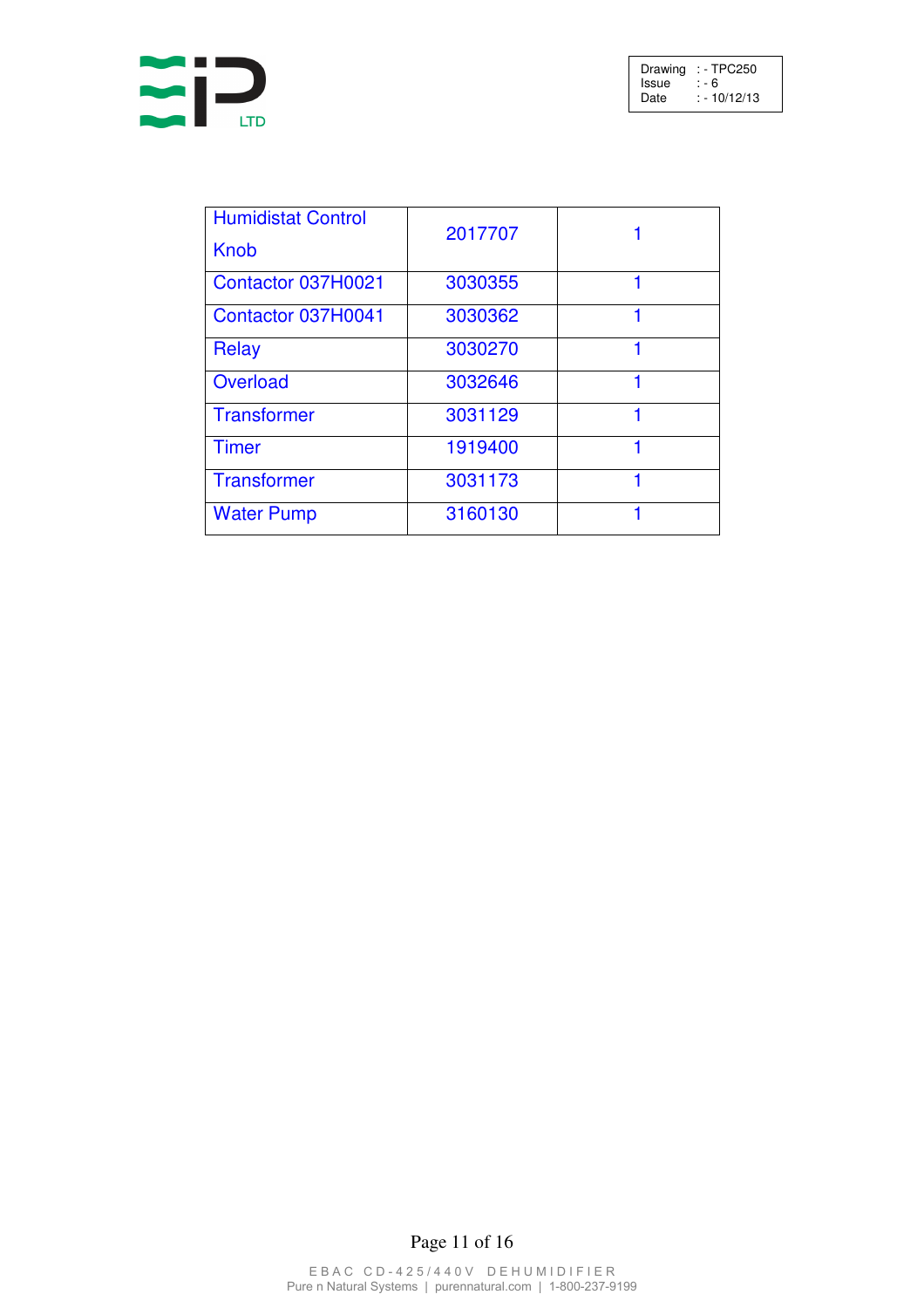

Drawing  $:$  - TPC250<br>Issue  $:$  - 6 Issue Date : - 10/12/13

## LIMITED WARRANTY

Our products carry a one-year unconditional warranty against any defects in workmanship or material. This warranty will cover all parts and labour required to repair your Ebac product. This warranty is invalid if the unit has been abused, damaged, whether intentional or accidental, or if any modifications have been made to the unit.

THE FOREGOING WARRANTY IS EXCLUSIVE AND IS ISSUED IN LIEU OF ALL OTHER WARRANTIES (WHETHER WRITTEN, ORAL, OR IMPLIED) INCLUDING THE WARRANTY OF MERCHANTABILITY AND THE WARRANTY OF FITNESS FOR A PARTICULAR PURPOSE. EBAC INDUSTRIAL PRODUCTS, INC. DISCLAIMS ANY LIABILITY FOR CONSEQUENTIAL DAMAGES, LOST PROFITS, OR INCIDENTAL DAMAGES FOR BREACH OF ANY WRITTEN OR IMPLIED WARRANTY WITH RESPECT TO THE FOREGOING DESCRIBED MERCHANDISE.

For Your Records: Model:

| Date Received: |  |
|----------------|--|

SAVE THIS SECTION FOR YOUR RECORDS CLIP AND RETURN THIS CARD

**Thank You**

| <b>PLEASE NOTE</b>                                                                                                                                                                   | <b>WARRANTY REGISTRATION</b> |  |             |  |
|--------------------------------------------------------------------------------------------------------------------------------------------------------------------------------------|------------------------------|--|-------------|--|
| To ensure that your<br>Ebac Dehumidifier is<br>accorded the full<br>coverage provided by<br>this warranty, please<br>complete and mail this<br>card at your earliest<br>convenience. |                              |  | <b>DATE</b> |  |
| Ebac Industrial Products.<br><b>Thank You</b><br>700 Thimble Shoals Boulevard, Suite 109, Newport News, Virginia. 23606-2575                                                         |                              |  |             |  |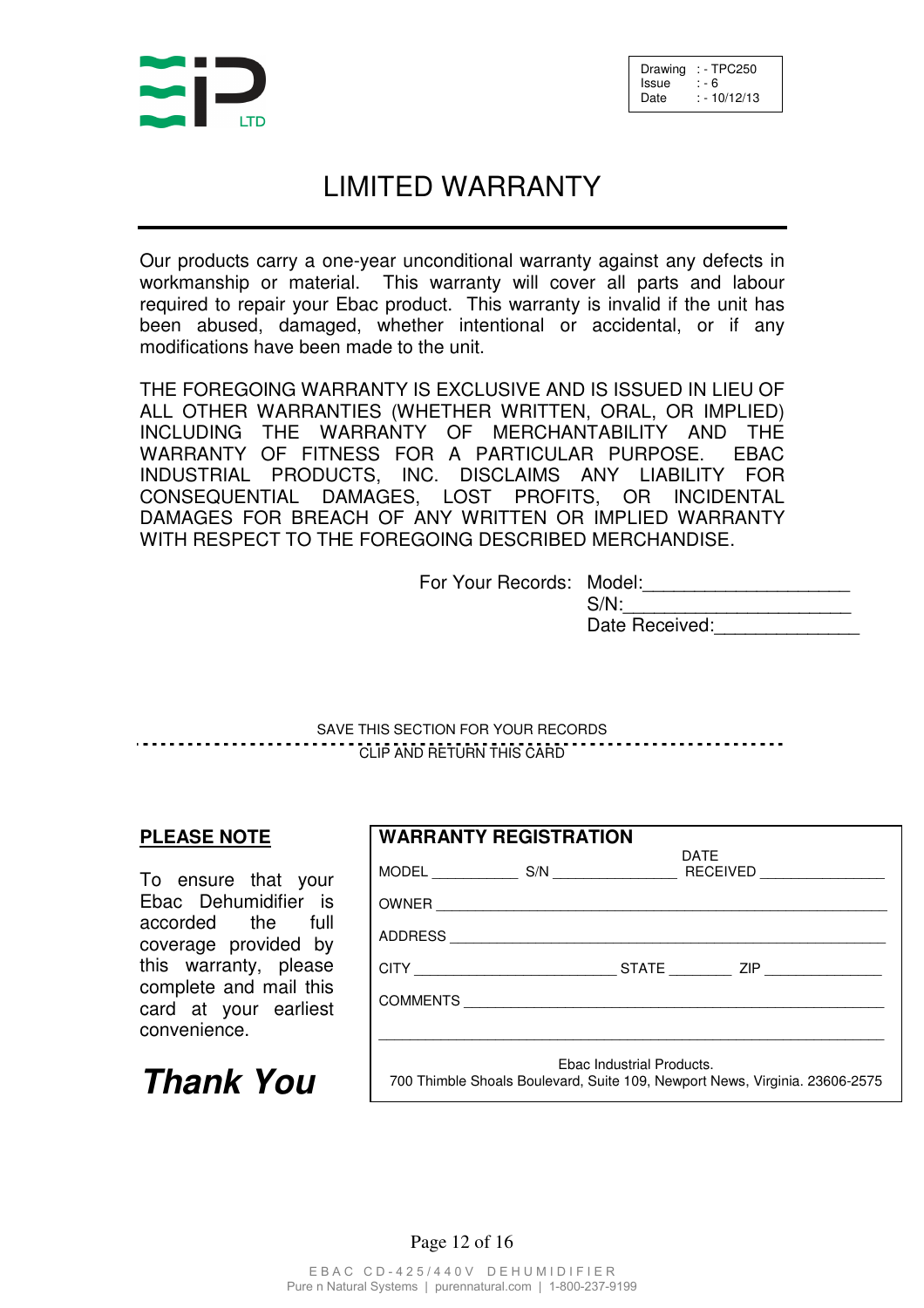

#### Page 13 of 16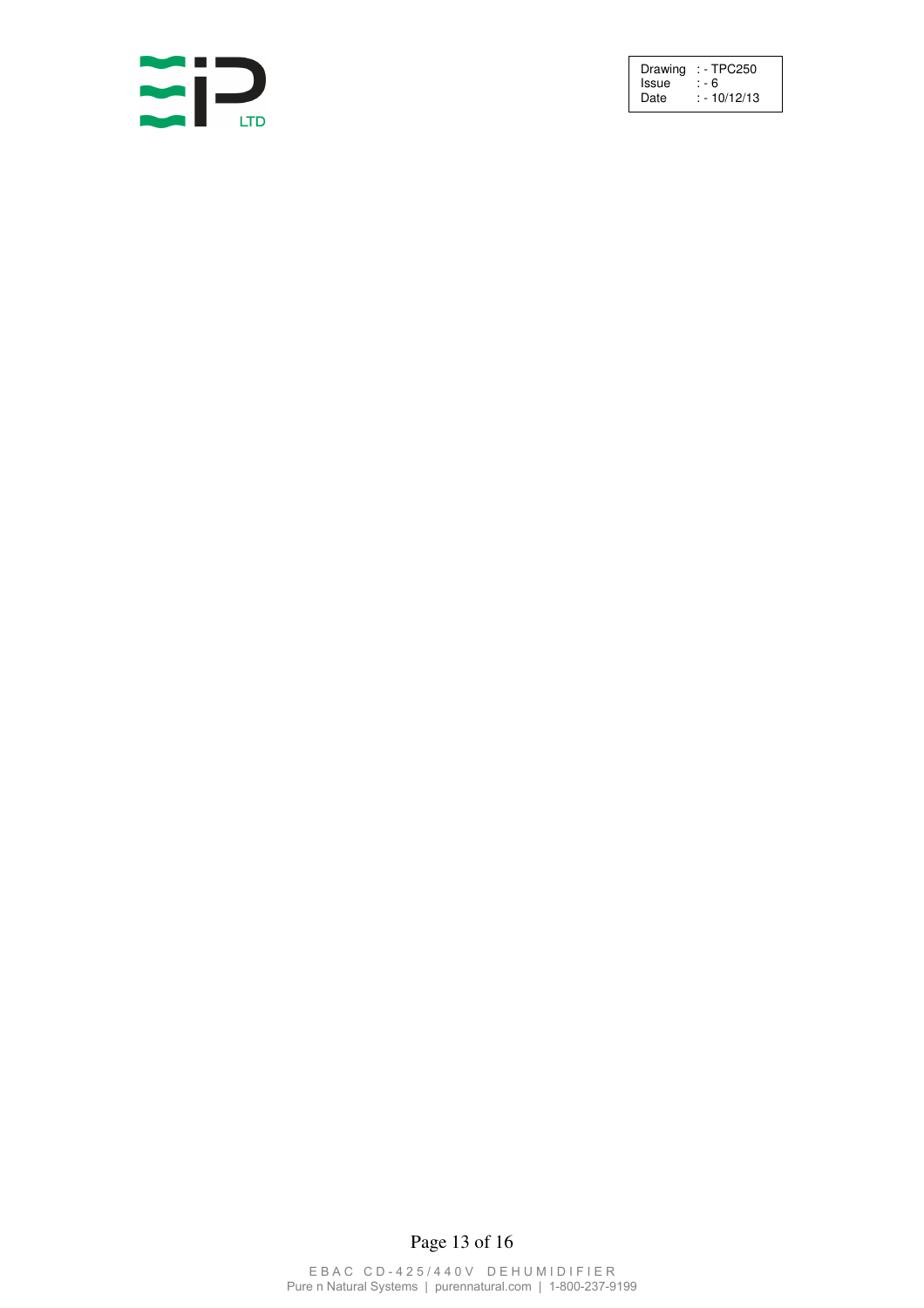

#### Page 14 of 16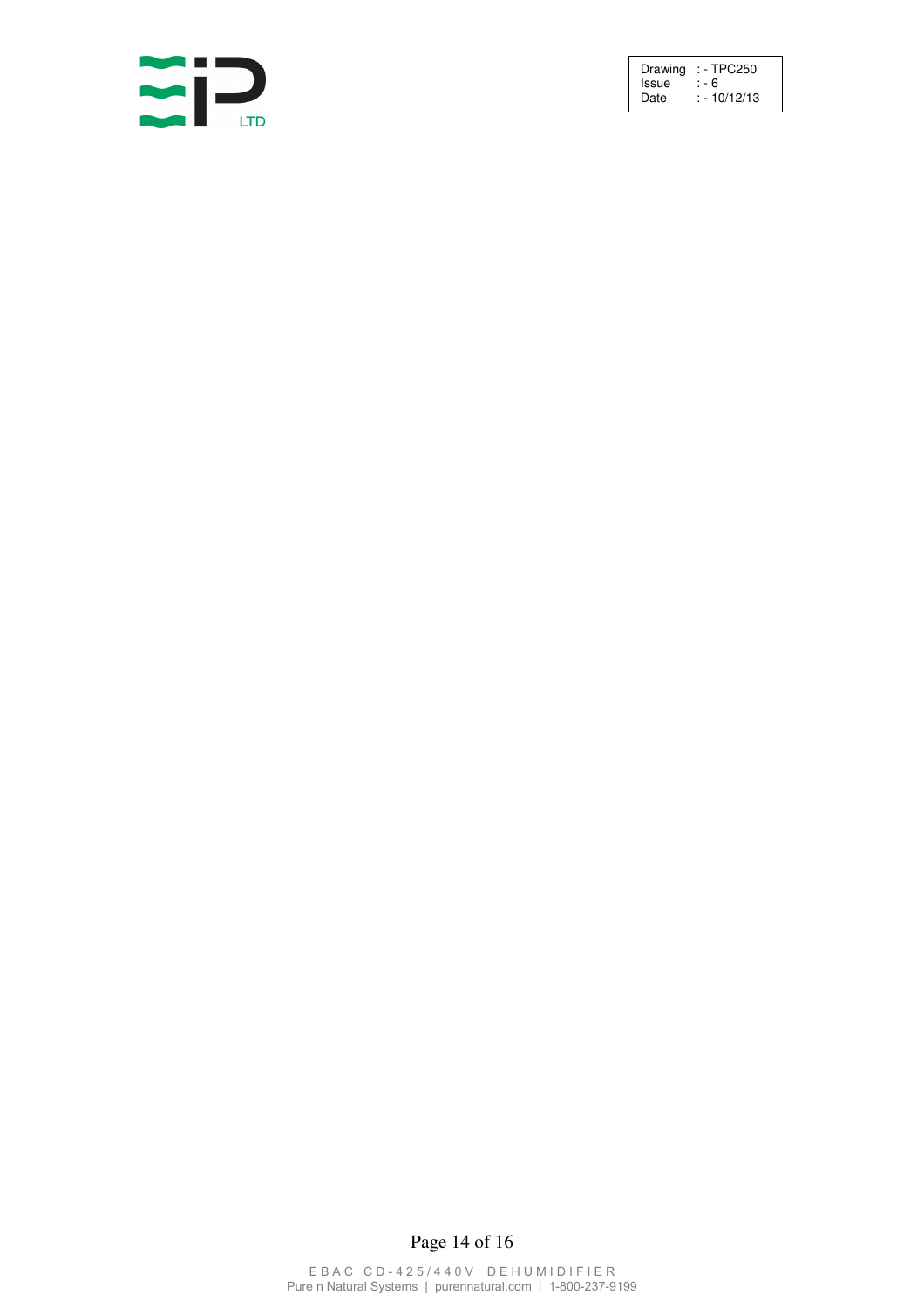

### Page 15 of 16